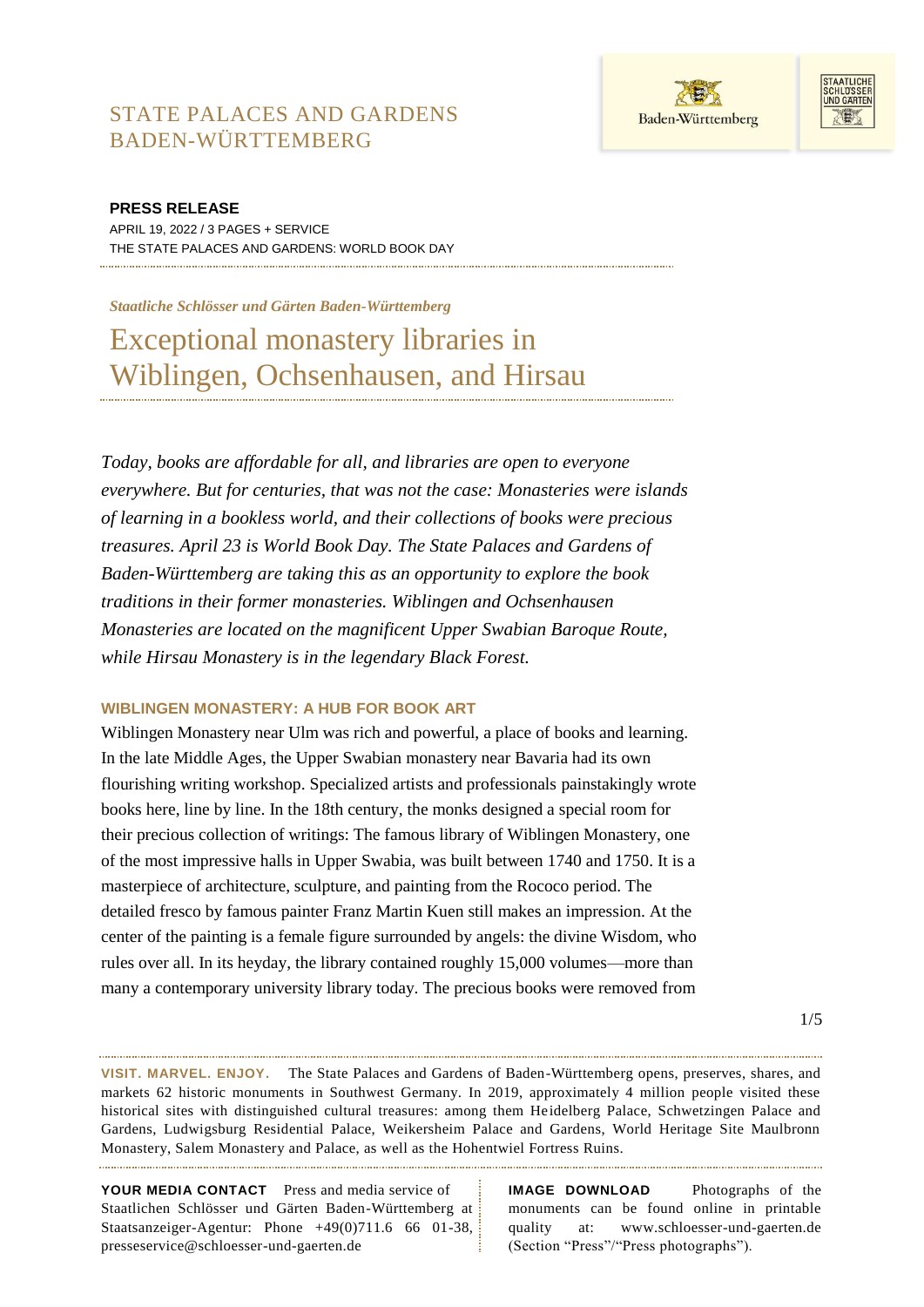



### **PRESS RELEASE**

APRIL 19, 2022 / 3 PAGES + SERVICE THE STATE PALACES AND GARDENS: WORLD BOOK DAY

Wiblingen at the start of the 19th century due to secularization. However, the exceptional atmosphere of the hall has been preserved. Wiblingen Monastery is a highlight of the Upper Swabian Baroque Route, which brings the world of Baroque to life over a distance of around 860 kilometers.

## **DIVINE WISDOM IN OCHSENHAUSEN MONASTERY**

Another stop on the Upper Swabian Baroque Route is Ochsenhausen Monastery. This former Benedictine monastery was a place of faith, learning, and science. This is particularly evident in the library: It is a ceremonial hall for books. The room was furnished in the Classicist style in 1783. The bright light from several windows and the white frame create a light, almost cool impression in the space. Abbot Romuald Weltin commissioned stucco-workers from the Wessobrunner School to create the room's sculptural decorations. The four statues of ancient deities and a muse challenge library visitors to better themselves through scholarly pursuit, intellectual inquiry, knowledge, and understanding. The stucco on the gallery references the knowledge gathered in the library. The center of the illusionistic ceiling fresco shows the order's founder, Benedict of Nursia, in front of Mary, depicted here as a seated figure, as the "Seat of Wisdom." This motif illustrates: Divine wisdom is always superior to worldly knowledge, represented by the sculptures. Of the 60,000 handwritten and printed books once kept here, only a small fraction remained on site after secularization.

## **HIRSAU MONASTERY: MEDIEVAL BOOKCASES**

Hirsau Monastery, situated in the picturesque northern Black Forest, represents roughly 1,000 years of history in southwestern Germany: The sprawling abbey once played a prominent role in the Investiture Controversy between the pope and the emperor. Hirsau was an intellectual center that reached beyond the Black Forest. The monastery was destroyed in the 17th century, and yet, its sundered walls still display its former size and

**VISIT. MARVEL. ENJOY.** The State Palaces and Gardens of Baden-Württemberg opens, preserves, shares, and markets 62 historic monuments in Southwest Germany. In 2019, approximately 4 million people visited these historical sites with distinguished cultural treasures: among them Heidelberg Palace, Schwetzingen Palace and Gardens, Ludwigsburg Residential Palace, Weikersheim Palace and Gardens, World Heritage Site Maulbronn Monastery, Salem Monastery and Palace, as well as the Hohentwiel Fortress Ruins.

**YOUR MEDIA CONTACT** Press and media service of Staatlichen Schlösser und Gärten Baden-Württemberg at Staatsanzeiger-Agentur: Phone +49(0)711.6 66 01-38, presseservice@schloesser-und-gaerten.de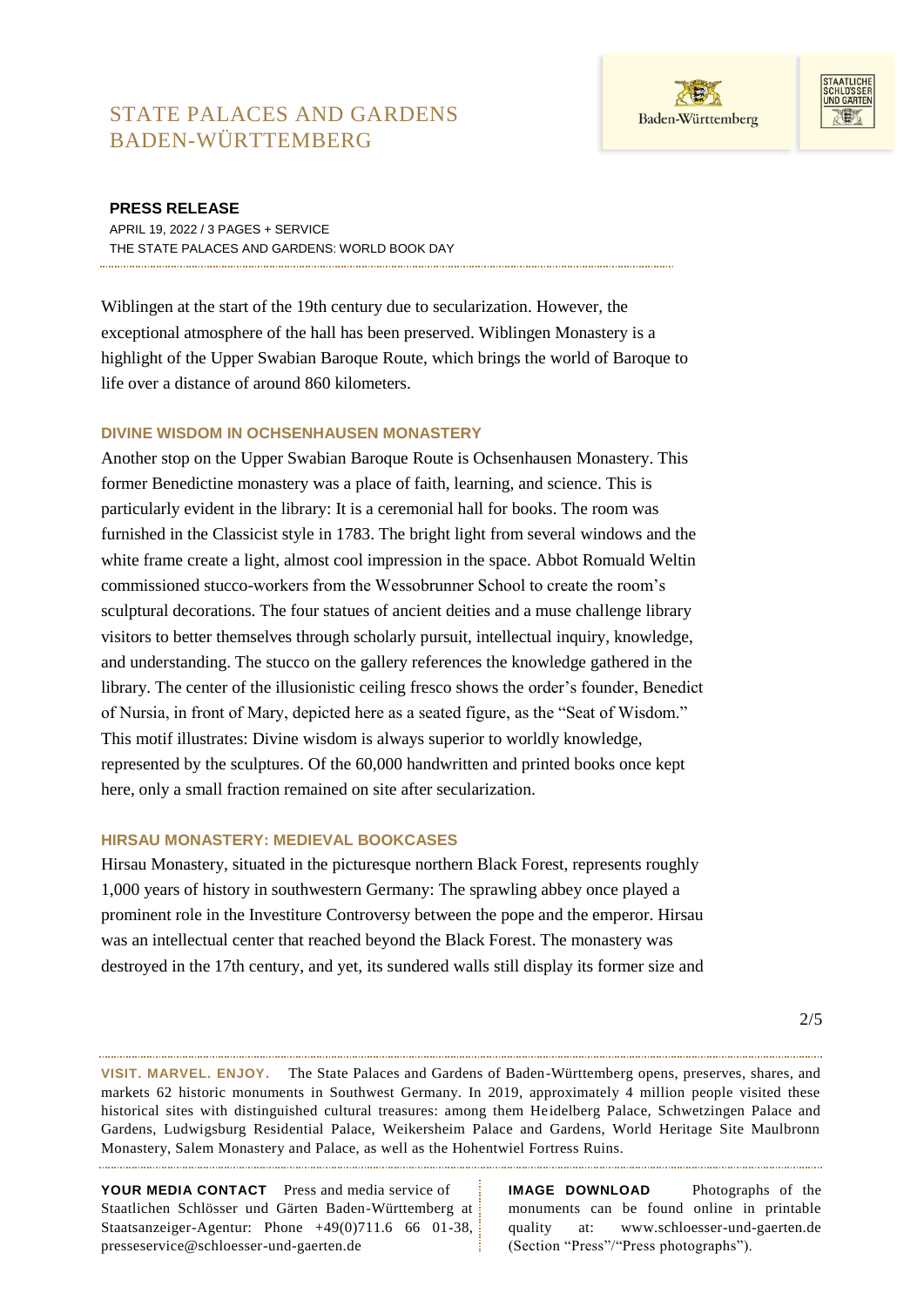



### **PRESS RELEASE**

APRIL 19, 2022 / 3 PAGES + SERVICE THE STATE PALACES AND GARDENS: WORLD BOOK DAY

importance. The chapel of St. Mary is one of the few buildings to have survived the destruction intact. On the upper floor of the two-story building was the monastery's library. Its valuable manuscripts and prints were stored in lockable wooden cabinets, which had been acquired in the early 16th century. The gems from the late Gothic period are decorated with ornate carvings. Because bookcases of this kind only very rarely survived, they are considered an absolute rarity today, and have been back in their original place since 2008, following extensive restoration work.

### **WORLD BOOK DAY**

Since 1995, "World Book Day" has been held every year on April 23. On this global day of action, UNESCO celebrates reading, books, and authors' rights. The United Nations Educational, Scientific and Cultural Organization was inspired by the Catalan custom of giving roses and books as gifts on the national saints' day dedicated to St. George. Numerous events and readings have been held throughout Germany since 1996, organized by bookstores, publishers, libraries, schools, and reading enthusiasts.

## **INFORMATION AND CUSTOMER SERVICE**

**Wiblingen Monastery HOURS** Library, Monastery Museum March 1 to October 31 Tue – Sun, holidays 10:00 AM – 5:00 PM

PRICE

€5.50 adults, €2.80 discounted, €13.80 families

## **Ochsenhausen Monastery**

**VISIT. MARVEL. ENJOY.** The State Palaces and Gardens of Baden-Württemberg opens, preserves, shares, and markets 62 historic monuments in Southwest Germany. In 2019, approximately 4 million people visited these historical sites with distinguished cultural treasures: among them Heidelberg Palace, Schwetzingen Palace and Gardens, Ludwigsburg Residential Palace, Weikersheim Palace and Gardens, World Heritage Site Maulbronn Monastery, Salem Monastery and Palace, as well as the Hohentwiel Fortress Ruins.

**YOUR MEDIA CONTACT** Press and media service of Staatlichen Schlösser und Gärten Baden-Württemberg at Staatsanzeiger-Agentur: Phone +49(0)711.6 66 01-38, presseservice@schloesser-und-gaerten.de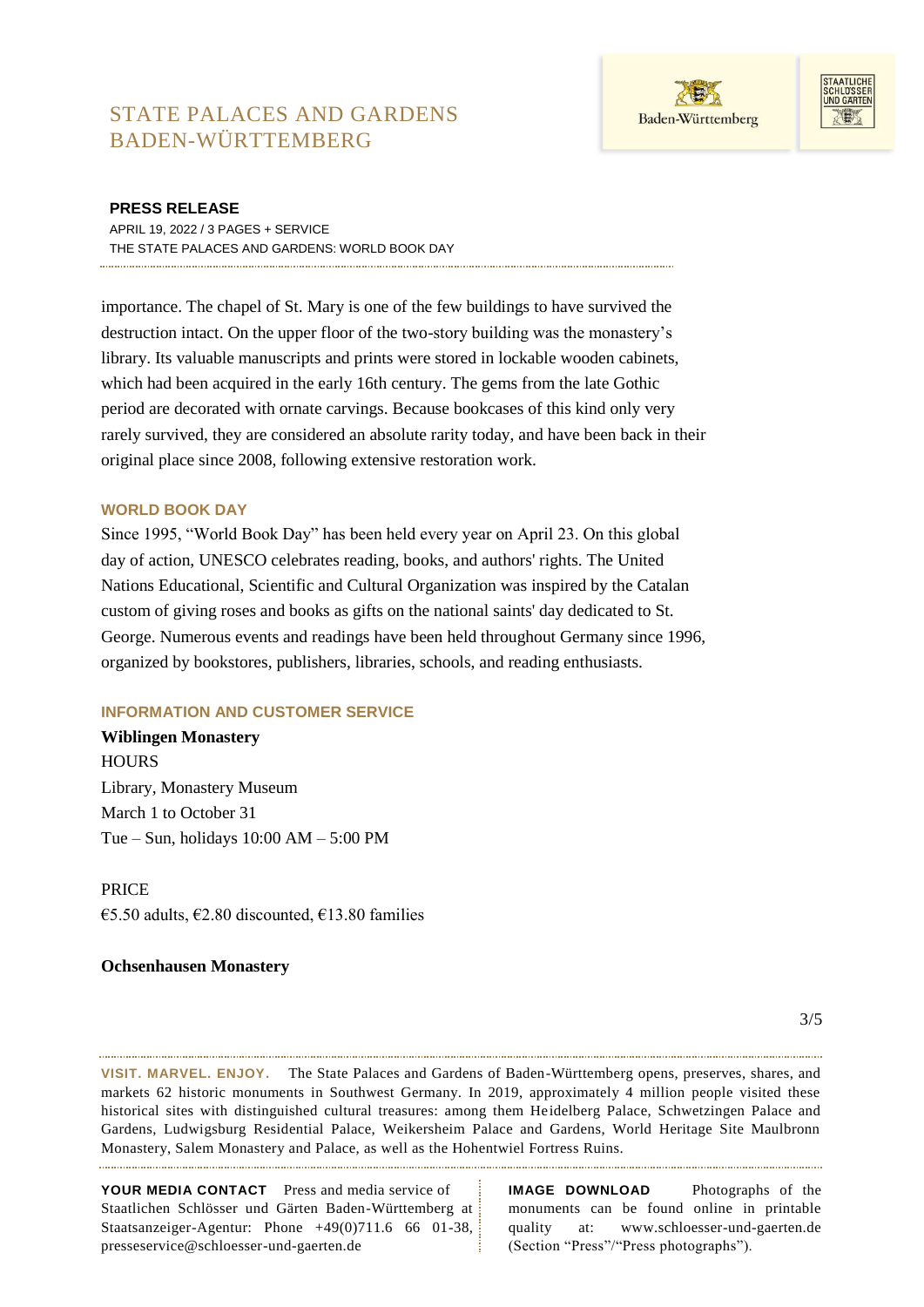



### **PRESS RELEASE**

APRIL 19, 2022 / 3 PAGES + SERVICE THE STATE PALACES AND GARDENS: WORLD BOOK DAY

## **HOURS**

Monastery museum April 1 – October 31 Tue – Sun, holidays 12:00 PM – 5:00 PM

Prelature, Fishermen's Staircase, refectory, and observatory can only be visited on a guided tour.

Tours Tue – Sat 2:00 PM

PRICES Monastery museum €3.00 adults, €1.50 discounted, €7.50 families

Convent building (incl. tour) €5.00 adults, €2.50 discounted, €12.50 families

Convent building and monastery museum combined ticket  $€6.50$  adults, €3.30 discounted, €16.30 families

#### **Hirsau Monastery**

St. Peter and Paul Monastery with chapel of St. Mary **HOURS** Open to the public during daylight hours

#### **NOTES**

**VISIT. MARVEL. ENJOY.** The State Palaces and Gardens of Baden-Württemberg opens, preserves, shares, and markets 62 historic monuments in Southwest Germany. In 2019, approximately 4 million people visited these historical sites with distinguished cultural treasures: among them Heidelberg Palace, Schwetzingen Palace and Gardens, Ludwigsburg Residential Palace, Weikersheim Palace and Gardens, World Heritage Site Maulbronn Monastery, Salem Monastery and Palace, as well as the Hohentwiel Fortress Ruins.

**YOUR MEDIA CONTACT** Press and media service of Staatlichen Schlösser und Gärten Baden-Württemberg at Staatsanzeiger-Agentur: Phone +49(0)711.6 66 01-38, presseservice@schloesser-und-gaerten.de